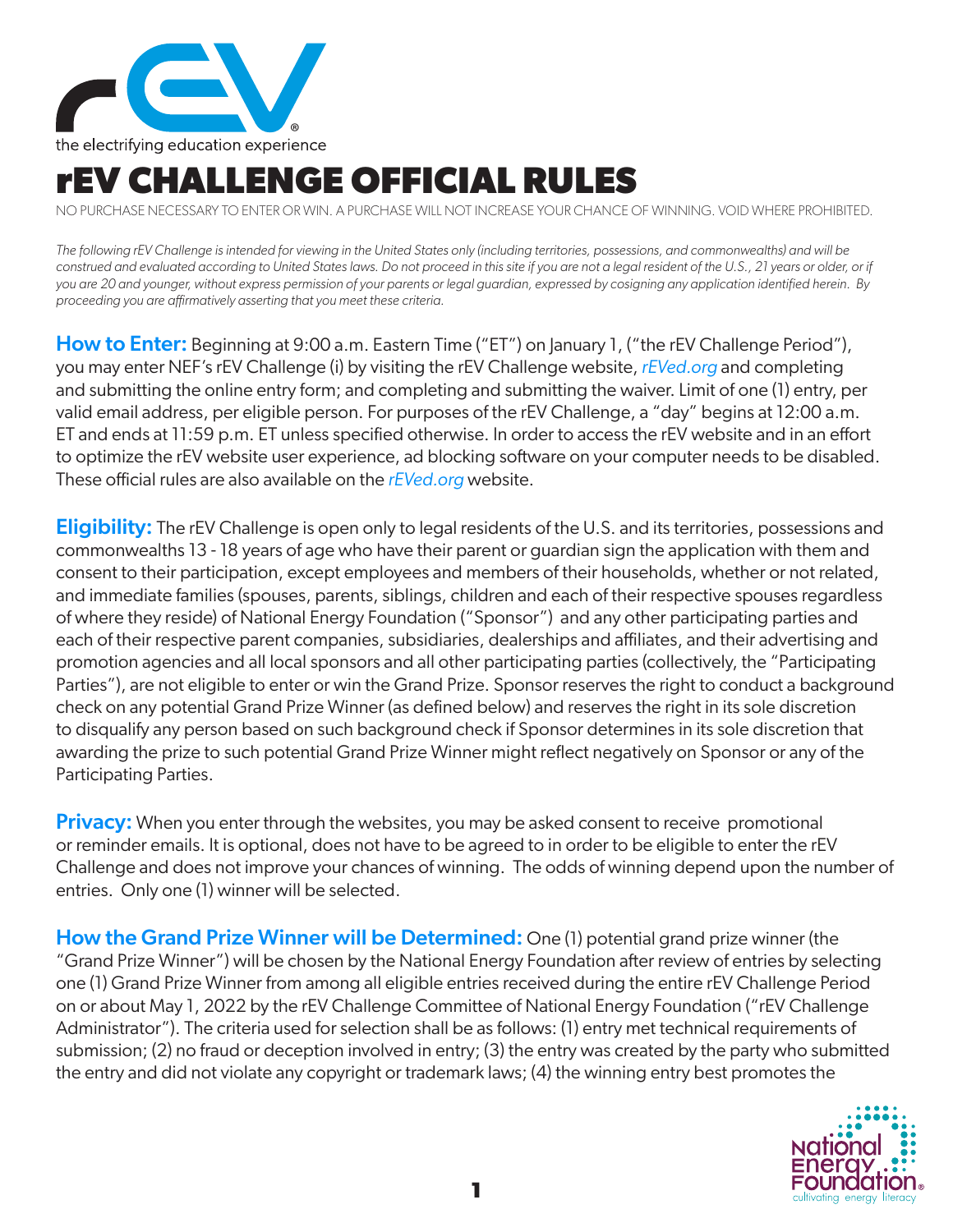benefits of electric vehicles in an accurate, creative, humorous, informative and aesthetically pleasing manner as defined by the sole discretion of the rEV Challenge Administrator. Sponsor anticipates that the potential Grand Prize Winner will be contacted either by phone or email from a representative from the National Energy Foundation, by mail, or in person via an "ambush style" visit by National Energy Foundation's representatives at the Grand Prize Winner's home, school or other location between May 9, 2022 and June 1, 2022 (subject to change). The potential Grand Prize Winner may be filmed or otherwise recorded during such visit by National Energy Foundation. Grand Prize Winner and guardian may also be required to participate in a media event at National Energy Foundation's expense. Entrants are advised to add *nef1.org* to their "safe senders" list to ensure that any email notification is delivered to their inbox. The Grand Prize Winner will be required to execute an affidavit of eligibility and return same, fully executed, within five (5) business days of date of issuance of prize notification. If National Energy Foundation is unable to contact the potential Grand Prize Winner within five (5) business days of the initial attempt, if the potential Grand Prize Winner fails to return all requested forms fully-executed by the specified date, or if the potential Grand Prize Winner fails to comply with these Official Rules, including traveling on the dates and times required by National Energy Foundation, his/her place as a possible Grand Prize Winner will be forfeited at Sponsor's discretion, and an alternate Grand Prize Winner shall be selected. Sponsor reserves the right to select the winner in a format that shall be determined by Sponsor.

Limitations of Liability: Sponsor, the Participating Parties and any and all Internet servers and access provider(s) (collectively, "Released Parties") are not responsible for: any incorrect or inaccurate entry information; human error; technical malfunctions; failures, omission, interruption, deletion or defect of any telephone network, computer online systems, computer equipment, server providers or software, including any injury or damage to participant's or any other person's computer relating to or resulting from participation in this rEV Challenge; inability to access the websites; theft, tampering, destruction or unauthorized access to, or alteration of entries; entries that are processed late or incorrectly or are incomplete or lost due to computer or electronic malfunction or traffic congestion on the Internet or at any website; printing, typographical, human or other errors; and any entries which are late, lost, incomplete or any combination thereof. Entries are considered only upon receipt. Online submission is not considered proof of delivery or receipt. By entering, all participants and/or entrants agree to release the Released Parties from and against all claims and damages arising in connection with each entrant's participation and/or entry in the rEV Challenge and/or his/her receipt or use of any element of the Grand Prize awarded in this rEV Challenge including any injury or harm resulting from or any travel or activity related thereto. Any and all warranties and guarantees with respect to any prize element are subject to the respective manufacturer's terms. All entries become the property of National Energy Foundation and will not be returned.

**CAUTION: ANY ATTEMPT BY AN ENTRANT TO DELIBERATELY DAMAGE THE WEBSITE OR UNDERMINE THE LEGITIMATE OPERATION OF THE rEV Challenge MAY BE IN VIOLATION OF CRIMINAL AND CIVIL LAWS AND SHOULD SUCH AN ATTEMPT BE MADE, SPONSOR RESERVES THE RIGHT TO SEEK REMEDIES AND DAMAGES (INCLUDING ATTORNEY'S FEES) FROM ANY SUCH ENTRANT TO THE FULLEST EXTENT OF THE LAW, INCLUDING CRIMINAL PROSECUTION.** If by reason of a printing or other error, more prizes are claimed than the number set forth in these rules, all persons making purportedly valid claims will be included in a selection process to award the advertised number of prizes available in the prize category in question. No more than the advertised number of prizes will be awarded. You further understand and agree that all rights under Section 1542 of the Civil Code of California and any similar law of any state or territory of the United States that may be applicable with respect to the foregoing release are hereby expressly and forever waived. You acknowledge that Section 1542 provides



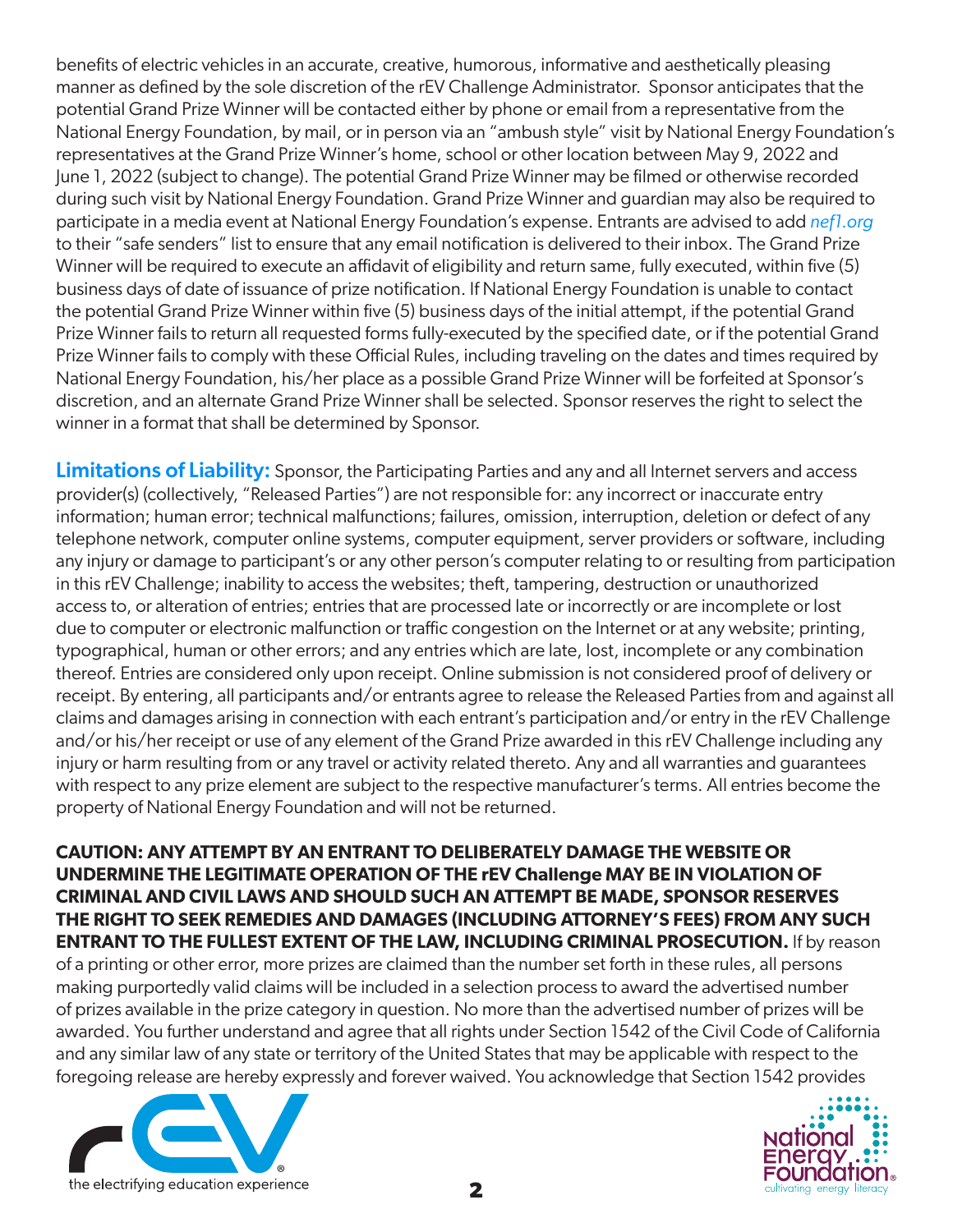that: **"A GENERAL RELEASE DOES NOT EXTEND TO CLAIMS THAT THE CREDITOR OR RELEASING PARTY DOES NOT KNOW OR SUSPECT TO EXIST IN HIS OR HER FAVOR AT THE TIME OF EXECUTING THE RELEASE AND THAT, IF KNOWN BY HIM OR HER MUST HAVE MATERIALLY AFFECTED HIS OR HER SETTLEMENT WITH THE DEBTOR OR RELEASED PARTY."** The releases hereunder are intended to apply to all claims not known or suspected to exist with the intent of waiving the effect of laws requiring the intent to release future unknown claims.

Prize Terms: Sponsor and rEV Challenge Administrator's decisions with respect to the Grand Prize Winner and other matters pertaining to the rEV Challenge shall be final and binding. By entering into the rEV Challenge, each entrant consents to the use by National Energy Foundation and Participating Parties and their designees of entrant's name, photograph, likeness, biography, voice, performance and/or video for advertising and promotional purposes including Participating Parties' content in any and all media (including online announcements) now or hereafter known, throughout the universe in perpetuity without additional compensation, notification or permission, except where prohibited by law. In addition, participants in any of National Energy Foundation's on-air presentations will be required to sign any agreements and releases designed by National Energy Foundation with respect to their services and performances. The rights include on location or studio-based on-air camera appearances, footage created when the potential Grand Prize Winner is contacted, and any photographs, videos, or other materials provided by Grand Prize Winner to the National Energy Foundation.

Conditions of Entry: Entry materials that have been tampered with or altered are void. If, in the National Energy Foundation's opinion, there is any suspected or actual evidence of electronic or non-electronic tampering with any portion of the rEV Challenge, or if computer virus, bug, unauthorized intervention, fraud, or technical difficulties or other failures compromise, corrupt or affect the administration, integrity, security, fairness or proper conduct of the rEV Challenge, the National Energy Foundation reserves the right at its sole discretion to disqualify any individual who tampers with the entry process and void any entries submitted fraudulently, to modify or suspend the rEV Challenge, or to terminate the rEV Challenge and conduct a random drawing to award the prize using all eligible, non-suspect entries received as of the termination date. Should the rEV Challenge be terminated prior to the stated expiration date, notice will be posted on the websites. Any attempt by an entrant or any other individual to deliberately damage any website or undermine the legitimate operation of the rEV Challenge is a violation of criminal and civil laws and should such an attempt be made, the National Energy Foundation reserves the right to seek damages and other remedies from any such person to the fullest extent permitted by law. In the event of a dispute as to the identity of the potential Grand Prize Winner based on an email address, the winning entry will be declared by the authorized account holder of the email address submitted at time of entry. "Authorized account holder" is defined as the natural person who is assigned to an email address by an Internet access provider, online service provider or other organization (e.g., business, educational, institution) that is responsible for assigning email addresses for the domain associated with the submitted email address. Such authorized account holder will be required to comply with these Official Rules.

**General Prize Conditions:** All costs, taxes, fees and expenses associated with a prize or the acceptance and use of any element of a prize not specifically addressed above are the sole responsibility of the Grand Prize Winner. All federal, state and local taxes on a prize are Grand Prize Winner's responsibility. The Grand Prize Winner will be issued a 1099 tax form for the ARV of the prize. The specifics of all aforementioned elements of any prizes in the rEV Challenge shall be solely determined by the National Energy Foundation.